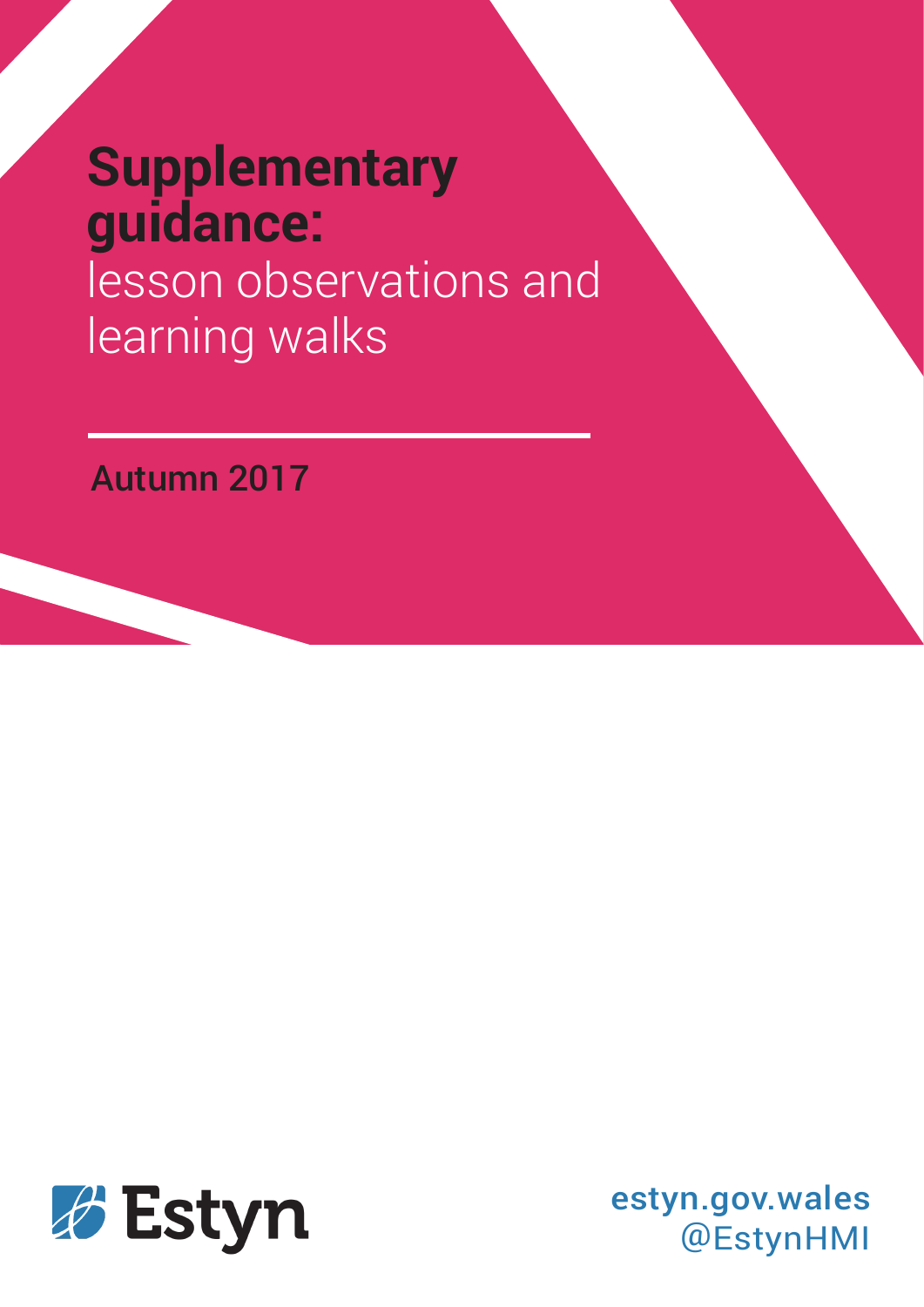#### **The purpose of Estyn is to inspect quality and standards in education and training in Wales. Estyn is responsible for inspecting:**

- $\lambda$  nursery schools and settings that are maintained by, or receive funding from, local authorities
- $\lambda$  primary schools
- $\overline{\phantom{a}}$  secondary schools
- $\lambda$  all-age schools
- $\lambda$  special schools
- $\lambda$  pupil referral units
- $\lambda$  all-age schools
- $\lambda$  independent schools
- $\blacktriangle$  further education
- $\lambda$  independent specialist colleges
- $\lambda$  adult community learning
- $\lambda$  local authority education services for children and young people
- $\lambda$  teacher education and training
- A Welsh for adults
- work-based learning
- $\lambda$  learning in the justice sector

Estyn also:

- $\lambda$  provides advice on quality and standards in education and training in Wales to the National Assembly for Wales and others
- A makes public good practice based on inspection evidence

Every possible care has been taken to ensure that the information in this document is accurate at the time of going to press. Any enquiries or comments regarding this document/publication should be addressed to:

Publication Section Estyn Anchor Court Keen Road **Cardiff** CF24 5JW or by email to [publications@estyn.gov.wales](mailto:publications@estyn.gov.wales)

This and other Estyn publications are available on our website: [www.estyn.gov.wales](http://www.estyn.gov.wales/)

#### **This document has been translated by Trosol (English to Welsh).**

**© Crown Copyright 2017: This report may be re-used free of charge in any format or medium provided that it is re-used accurately and not used in a misleading context. The material must be acknowledged as Crown copyright and the title of the document/publication specified.**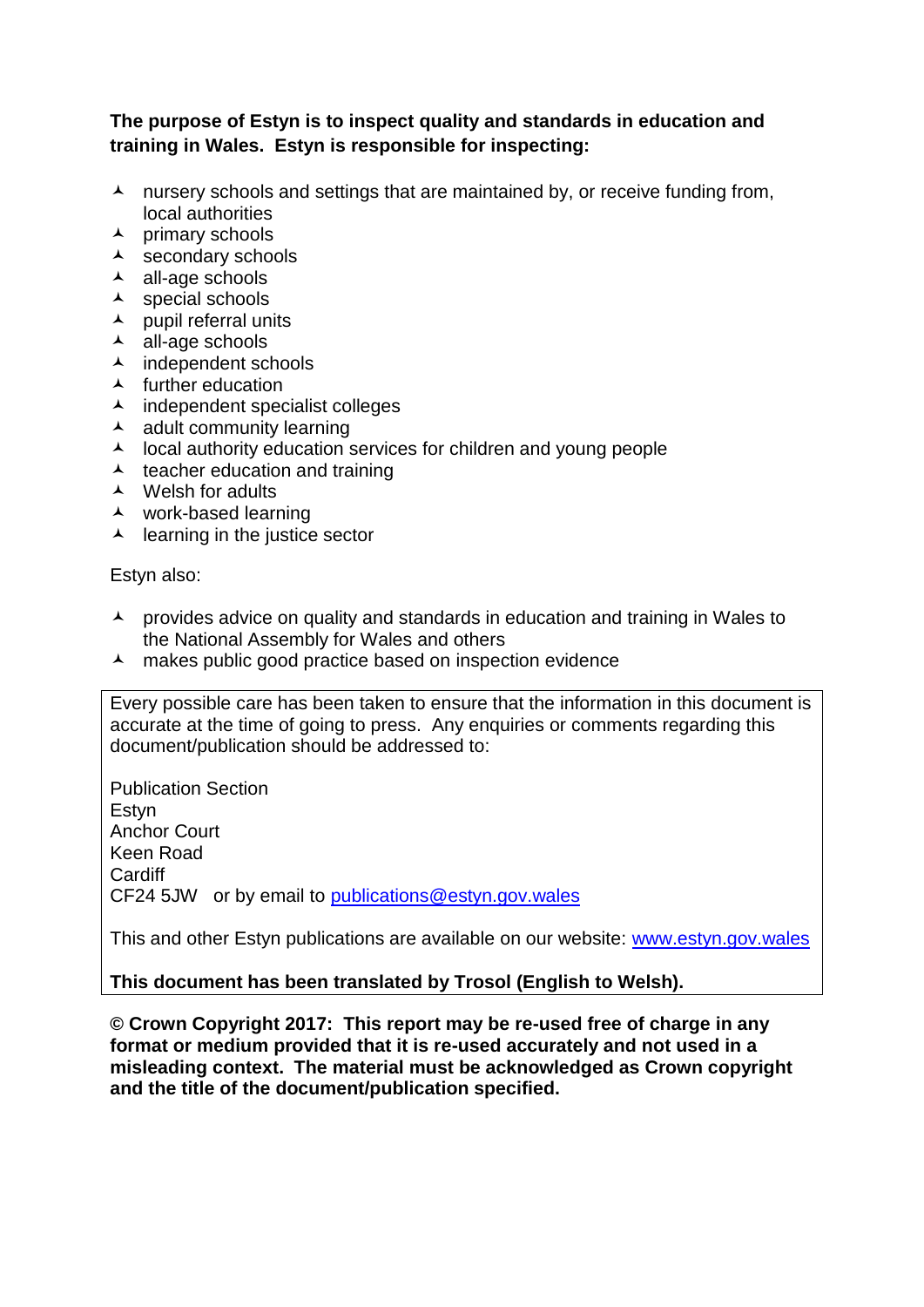# **What is the purpose?**

To provide guidance to inspectors for evaluating lesson observations and learning walks

# **For whom is it intended?**

Inspectors of maintained and independent schools, non-maintained settings and post 16/FE

### **From when should the guidance be used?**

September 2017

# **Contents**

| <b>Supplementary guidance</b>                                    |  |
|------------------------------------------------------------------|--|
| 1 Lesson observation: general principles                         |  |
| 2 Lesson observations                                            |  |
| <b>3 Learning walks</b>                                          |  |
| 4 Recording findings from lesson observations and learning walks |  |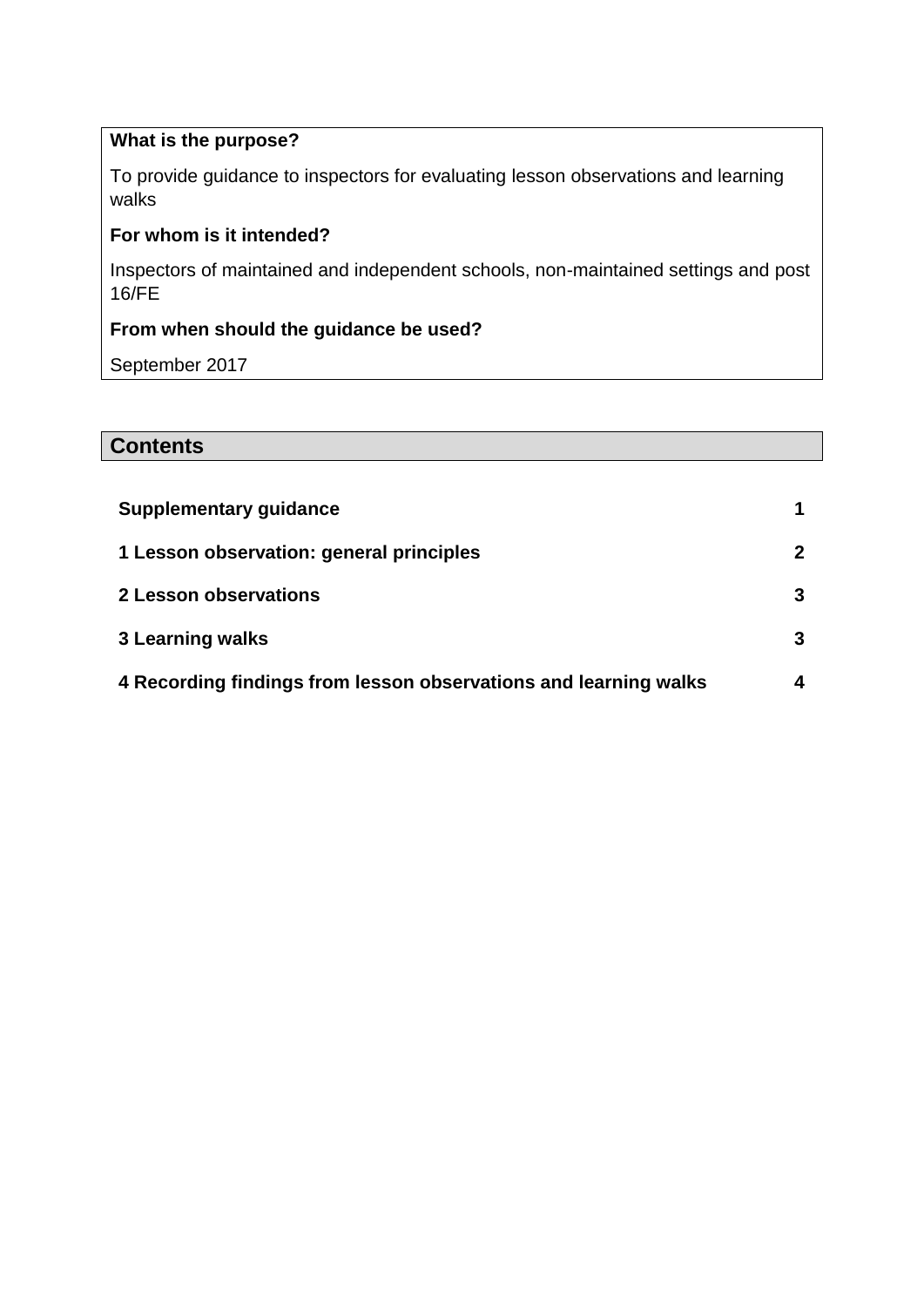# **Supplementary guidance**

The key Estyn documents that guide inspection activity are the inspection guidance handbooks for each sector. However, we also produce supplementary guidance to help inspectors to consider specific aspects of education and training further.

The supplementary guidance documents set out some key principles, considerations and resources for inspectors. They relate to all sectors that Estyn inspects, unless they state that they are for a specific sector. They expand on certain aspects of education/training (e.g. the inspection of literacy) or on ways of conducting inspections (e.g. the use of learning walks) or specific inspection arrangements (e.g. guidance on inspecting church schools).

The supplementary guidance documents do not aim to be comprehensive. Inspectors are not required to work through them exhaustively when covering any specific aspect on an inspection. However, inspectors may find them useful when responding to specific emerging questions that arise during inspections or when they wish to reflect or investigate further.

The supplementary guidance documents may help providers gain an understanding of Estyn's inspection arrangements. They may also be helpful to providers in evaluating specific aspects of their own provision.

Our inspection work is based on the following principles:

- Inspectors will approach inspection with a positive mindset to ensure it is the best possible professional learning experience for the staff in each provider
- Inspectors will take a learner-focused approach to inspection
- Inspectors will always focus strongly on the quality of teaching and learning
- Inspectors will seek out well-considered innovative practice
- Inspectors will tailor the inspection activities according to the circumstances in each provider as far as possible
- Inspectors will be agile and responsive to emerging findings and will use the increased range of inspection tools and approaches available
- Inspectors will consider everything in the inspection framework, but will only report on the key strengths and weaknesses within each provider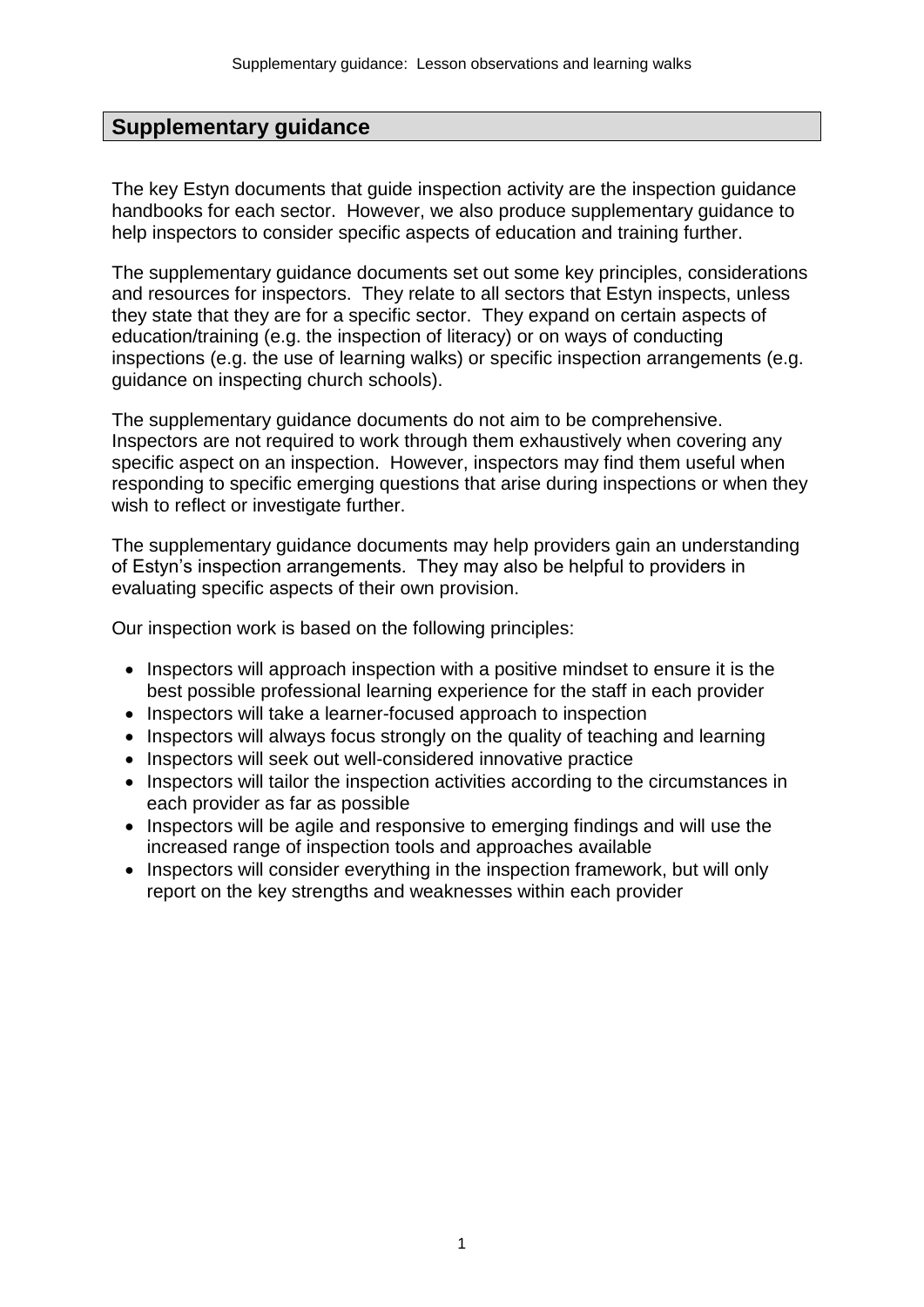# **Lesson observation: General principles**

The aim of all inspection activity is for the team to gather sufficient evidence from lesson observations, learning walks and other activities to judge the validity and accuracy of the provider's own evaluation of its strengths and weaknesses in relation to outcomes and the quality of its provision and leadership.

During inspections, the reporting inspector (RI) will organise a number of lesson observations and learning walks. Members of the inspection team should not undertake lesson observations or learning walks on their own initiative, but should always refer back to the RI for discussion and to secure their agreement.

There is no requirement on the inspection team to observe all teachers or all subject or learning areas. The RI and inspection team should not normally share the timetable of lesson observations and learning walks with the nominee unless there is a specific, persuasive reason to do so, for example to facilitate access to a designated area of the site or to ensure the health and safety of inspectors.

Estyn has no fixed template for the type or structure of lesson required. Teachers should structure the lesson in the way that they consider is most appropriate for the leaners in the class and the learning objectives they wish the learners to achieve. The inspector should judge teaching in relation to the success of the learning and the progress made by learners, not on the methods used or the type or style of delivery by the teacher, and in the context of learning over time.

Inspectors do not allocate a grade or single evaluation to each lesson observed. They do not generate a profile of individual lesson grades when coming to make their evaluation of teaching and the standards achieved by learners. Instead, the inspection team discusses the prevalence and significance of the various strengths and weaknesses in standards and teaching across the provider. The inspection team gathers a wide range of evidence on the quality of teaching and the progress made by learners, for example through scrutiny of teachers' planning and talking to learners about their work. Lesson observation forms only one part of that evidence.

Inspectors will consider any planning that teachers use for the lesson observed, but they do not require teachers to do any bespoke lesson planning specifically for the inspection. Inspectors wish to see the planning that teachers normally use to guide the teaching and learning. There is no desire to increase the bureaucratic burden on teachers or support staff as a result of inspection activity.

Due to the increased use of learning walks during inspections, inspection teams will have the opportunity to see a larger number of learners, classes, activities and teachers than in the previous inspection cycle. This also means that the number of formal lesson observations is likely to reduce compared with the inspection arrangements in place from 2010 to 2017.

If inspectors are unable to gather sufficient evidence during lesson observations or through learning walks about learners' standards, their learning experiences and the quality of teaching, inspectors should speak with the nominee and request an additional sample of learners' work, further discussion with learners and teachers' planning for further scrutiny.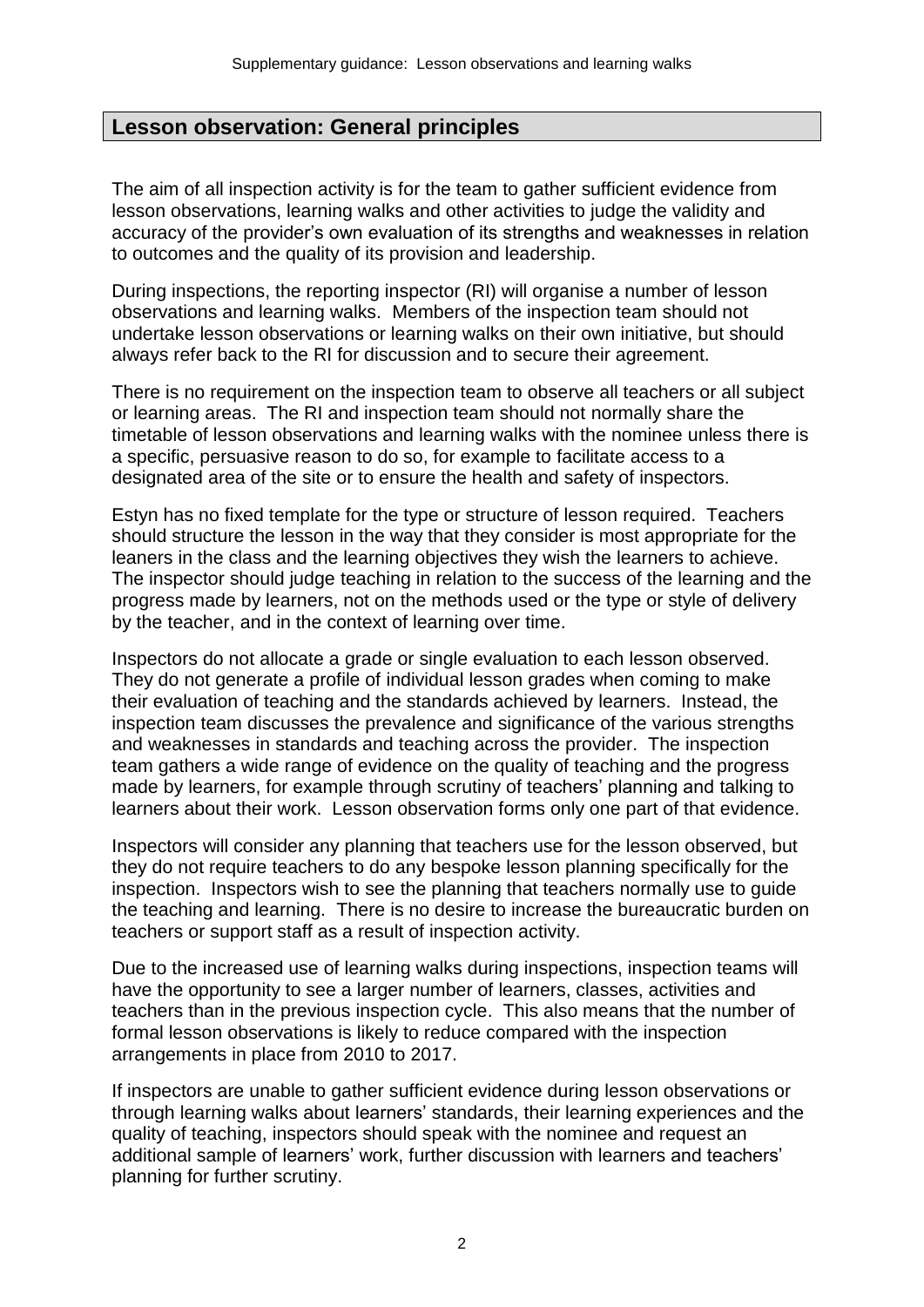### **Lesson observations**

Lesson observations focus primarily on the work of a single class, session or lesson. Typically, they will involve an inspector observing learners in a classroom, laboratory or workshop setting. On occasions, the lesson observation may involve observation of learners outside the classroom, for example in outdoor areas, in a sports hall or performance space or in corridors.

Inspectors undertake lesson observations for at least 30 minutes. In most cases, they will observe learning for longer than this. The usual time for a lesson observation is between 45-60 minutes, but it could be longer depending on the nature of the lesson and the evidence required by the inspector. On occasions, an inspector may spend 30 minutes with a class at the beginning of a session and return later to see other parts of the lesson.

At the end of each lesson observation, the inspector will offer the teacher the opportunity for a brief professional dialogue on the lesson/activity observed. Where this is not possible, the inspector and the teacher should agree a mutually convenient time and location where the professional dialogue can take place. The inspector should always offer the opportunity for professional dialogue, but it is up to the teacher involved whether they wish to accept the invitation or not.

Professional dialogue with teachers should focus primarily on the work of the learners and the progress they make. Any comments on the quality of teaching should relate to the strengths and weaknesses in the learning that took place and the contribution of the teaching to it.

#### **Learning walks**

Inspectors will carry out learning walks during inspections. Learning walks focus on a specific aspect of the work of learners across a number of classes, for example standards in literacy or ICT or the quality of support for learners with additional learning needs. One inspector may undertake a learning walk across a range of lessons or a number of inspectors may visit individual classes, workshops or areas of a provider for a short period with a common focus or theme in mind.

During most inspections, the learning walk activities will usually take place between the start and middle of the time that the inspection team are in the provider, though they can happen at any time during the inspection period. The outcomes of learning walks and other inspection activities will inform the focus of inspection activity on any following day(s). Reporting inspectors will need to be flexible in their timetabling of further observations and other activities in order to respond appropriately to the emerging findings from the evidence obtained from learning walks.

There is no designated time allocation for a learning walk observation as the inspection focus may vary from learning walk to learning walk and from inspection to inspection. The RI should discuss the practicalities of learning walk activity with the inspection team and provide suitable guidance at the start of the inspection.